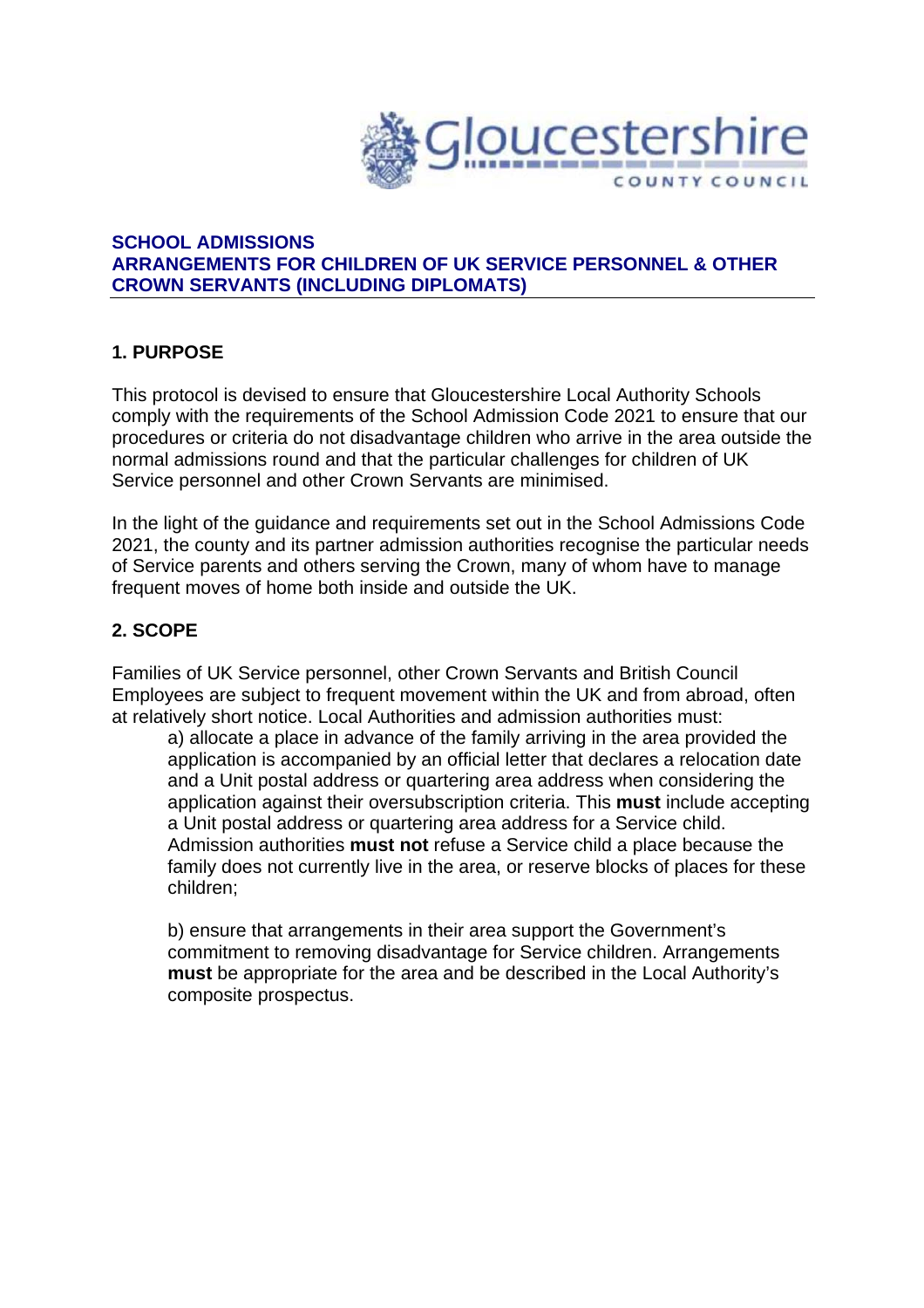## **3. KEY STAGE 1 CLASSES**

The Admissions to Schools in England and The Armed Forces' Covenant guidance issued April 2013 by Ministry of Defence says:

*"Since 1997, it has been unlawful for infant aged classes to contain more than 30 children with one qualified teacher, with a tiny number of permitted exceptions. The purpose of this legislation was to try to give young children starting school the best possible chances of success by limiting class sizes. However, mobile Service families with children needing Key Stage 1 (infant) places in schools have often found the inflexibility of this legislation difficult to live with."* 

In the light of the Covenant and representations made by the MOD's Directorate Children and Young People (DCYP) to the Department for Education (DfE), the Code has been amended to try to strike a balance between the original intentions of the infant class size legislation and the needs of mobile Service families with children requiring Key Stage 1 school places when they move to a new area.

It is important to note that admission authorities are not required to treat all Service children in Key Stage 1 as 'excepted pupils'; they are empowered to do so in respect of only those who are the subjects of in-year applications. In other words, they can admit a Service child over the 30 limit, but they do not have to. Where a number of Service children require in year admission to a Key Stage 1 class at the same time, for example, it is inevitable that some admission authorities will be reluctant to see significant increases to infant class sizes over and above the legal limit.

Where such applications are rejected, parents will continue to have access, should they wish to, to the independent admission appeals' process. Whereas, under the previous Code, appeals panels were forbidden by law to uphold most appeals of this kind, under the current guidance, they now have the discretion to treat the appeal much as they would treat any other appeal for a child in another Key Stage.

This provision is not intended to and does not offer preferential treatment to Service families. It is hoped, however, that it will provide enough flexibility to lessen the disadvantage experienced by some Service families.

Please see the flowchart in Appendix 1, which details the Appeals Process.

# **4. PROCEDURE**

This protocol will ensure that admission authorities in Gloucestershire will:

4.1. Conduct electronically, as far as possible, all written communication regarding admissions and admission appeals, particularly with families outside the U.K. seeking school places in Gloucestershire in the light of their move into the area. Where web based and email communication is not possible, relevant documents will be faxed if parents have access to such a facility